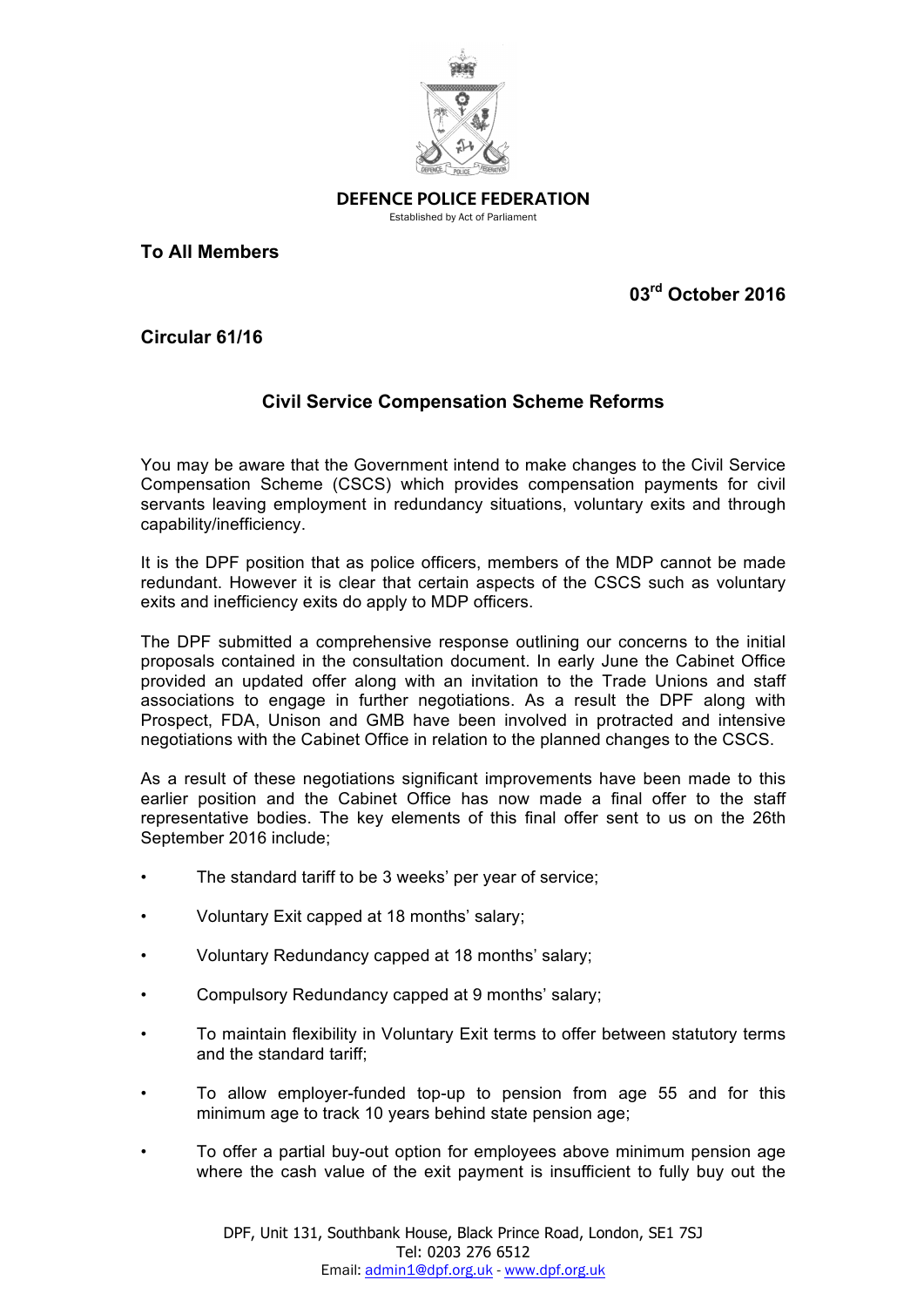actuarial reduction, or where the full exit payment is otherwise affected by restrictions in legislation (e.g. the introduction of the £95,000 exit cap);

- Compulsory Redundancy notice periods to be set at three months for new starters;
- Increase the lower paid underpin to £24,500 (from current £23,000);
- The Inefficiency Compensation tariff to be reformed to align with Voluntary Redundancy terms (i.e a maximum of 18 months' salary); and
- A revised Protocol for Avoiding Redundancies.

Members may quite rightly be angered that the Cabinet Office and Treasury have seen fit to revisit the agreements reached in good faith during earlier reforms of the CSCS in 2010. Members may see the Cabinet Office and Treasury proposals as a simple cost-cutting measure and the changes as detrimental. However we believe that it was in our best interest to stay engaged in the negotiation process and press as hard as possible on behalf of you, our members.

This final offer is conditional on being accepted by the majority of Trade Unions and Staff Associations. The Cabinet Office has also set out their position should agreement not prove possible.

If the offer is not accepted, the Minister intends to implement a reformed scheme as set out below:

- The standard tariff to be three weeks' per year of service;
- Voluntary Exit payments to be capped at 15 months' salary;
- Voluntary Redundancy capped at 15 months' salary;
- Compulsory Redundancy capped at 9 months' salary;
- Only to allow employer funded top up to pension from age 55 and for this to track 10 years behind state pension age;
- Compulsory Redundancy notice periods will be set at 3 months for new starters;
- The Inefficiency Compensation tariff to be reformed to align with Compulsory Redundancy terms (i.e. a maximum of 9 months' salary) and to revise the PIN40 quidance:
- A set of central redundancy principles to be operated by departments to replace the current 2008 and 2014 Protocols.

The DPF National Executive Committee (NEC) recently met and discussed these proposals in detail. It is the belief of the DPF and Trade Union officials who took part in these negotiations that the final offer currently on the table from the Cabinet Office is the best that could realistically have been achieved.

Based on this, the NEC took the decision that there is no option other than to accept the proposals outlined in the final offer. If these proposals are not agreed by a sufficient number of Staff Associations and Trade Unions we are under no illusion,